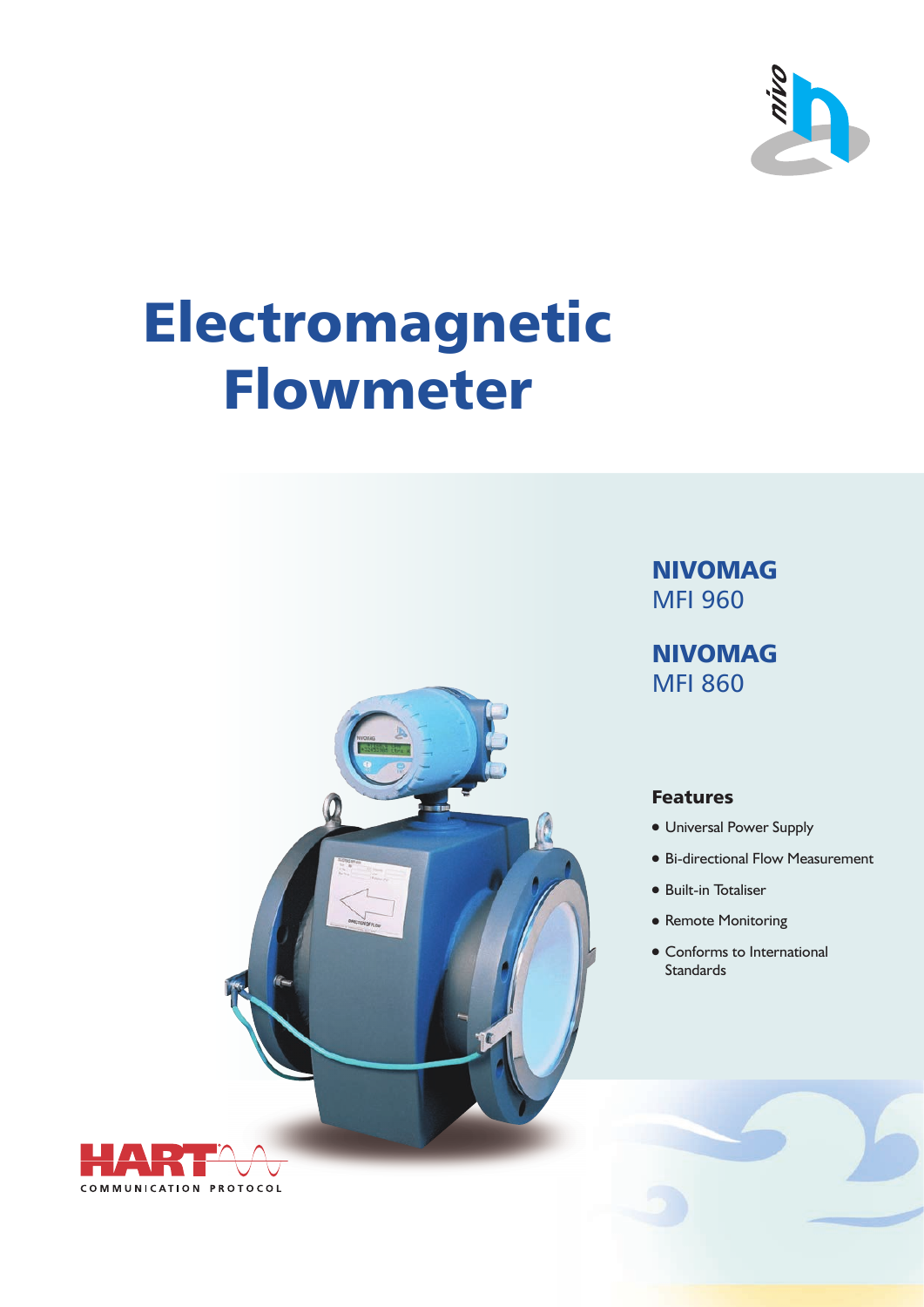

The electromagnetic flow meter accurately measures the flow rate of conducting liquids or slurries flowing in closed pipes. It is obstruction less and hence does not add pressure drop to the process. Absence of moving parts eliminates the need for maintenance. The performance of the instrument is not affected by the properties of the material such as corrosiveness, viscosity and density.

The instrument works on the principle of Faraday's law of Electromagnetic Induction. A magnetic field is generated by the instrument in the flow tube. The fluid flowing through this magnetic field generates a voltage that is proportional to the flow velocity. This voltage is measured by the electronics and a corresponding output provided.

# **NIVOMAG** MFI 960



# Technical Specifications

| Line Size            | $\pm$ 10 NB to 600 NB                                         |
|----------------------|---------------------------------------------------------------|
| Mains supply         | :90 Vac to 265 Vac, 50/60 Hz                                  |
|                      | Option : 18 Vdc to 30 Vdc                                     |
| Outputs              | : 4-20mA, Relay, Frequency,<br>Pulse, RS 485, HART (optional) |
| Accuracy             | $\pm$ 0.5 % of reading, optional 0.3%                         |
| Minimum Conductivity | : In 5 $\mu$ S/cm                                             |
| Lining Material      | : PTFE, Rubber                                                |
| Electrodes           | : SS 316, Hastalloy 'C',<br>Titanium, Monel and Pt-Rh         |
| Process Temperature  | $\pm$ + 150 $^{\circ}$ C max                                  |
| Housing              | : Cast Aluminium                                              |
| Protection           | $\therefore$ IP 67                                            |
|                      | Option : IP 68 for sensor                                     |

#### Universal Power supply

Accepts any voltage from 90 Vac to 265 Vac.

### Bi-directional Flow Measurement

Measures the flow in both forward and reverse directions.

#### Built-in Totaliser

Provides a separate totalized volume value for flow in each direction.

#### Remote Monitoring

Easy monitoring of the process even in hard to reach places.

## Conforms to International Standards

Designed to meet global requirements and available with international approvals.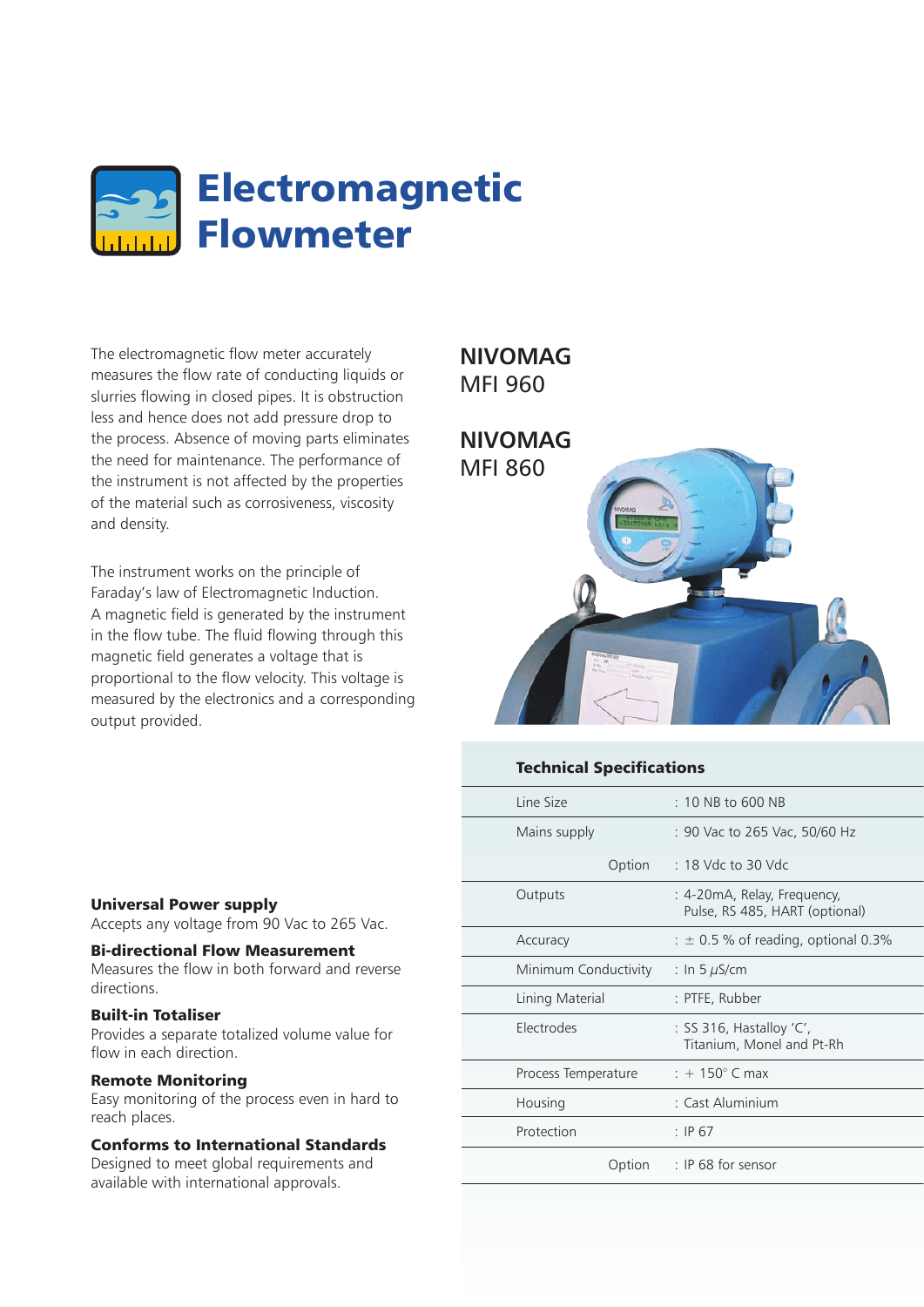

#### Product Range

A range of converters are available to suit the specific needs of the customer.

#### *MFI 960*

Advanced SMART Microprocessor based instrument with high accuracy and offering completely flexibility at site with interchangeable electronics.

#### *MFI 860*

A full featured, microcontroller based flow meter with programming capabilities offering the user greater flexibility in configuring the instrument to his needs.

Instruments with IP68 protection, remotely mounted electronics and Stainless Steel Construction for use in the water industry.

#### *Sanitary Version*

Instruments with sanitary connections and complete Stainless Steel construction for use in hygienic applications in the Food, Beverage and Pharmaceutical Industries.

#### Lining

The sensor liner and electrodes are available in various materials to ensure optimal suitability with different applications.

#### *PTFE Lining*

Suitable for use in high temperature and corrosive applications.

#### *Rubber Lining*

Suitable for use in water applications as well as in abrasive applications.

# Electrodes

*General applications*

The standard electrode for general-purpose applications is Ss316.

#### *Corrosive applications*

Depending on the corrosiveness of the fluid, the electrodes made of Monel, Titanium or Platinum-Rhodium can be provided.

#### **Salient Features**

- **•** Empty Pipe Detection.
- Low Flow Cut off
- Display in User Selectable units
- User Configurable relays (In-Built)
- Programmable Pulse on-time
- Diagnostic Messages
- Adjustable Damping
- Digital Output

#### **Flowmeter Size Selection**

The flowmeter should be selected with the help of the Nomogram below